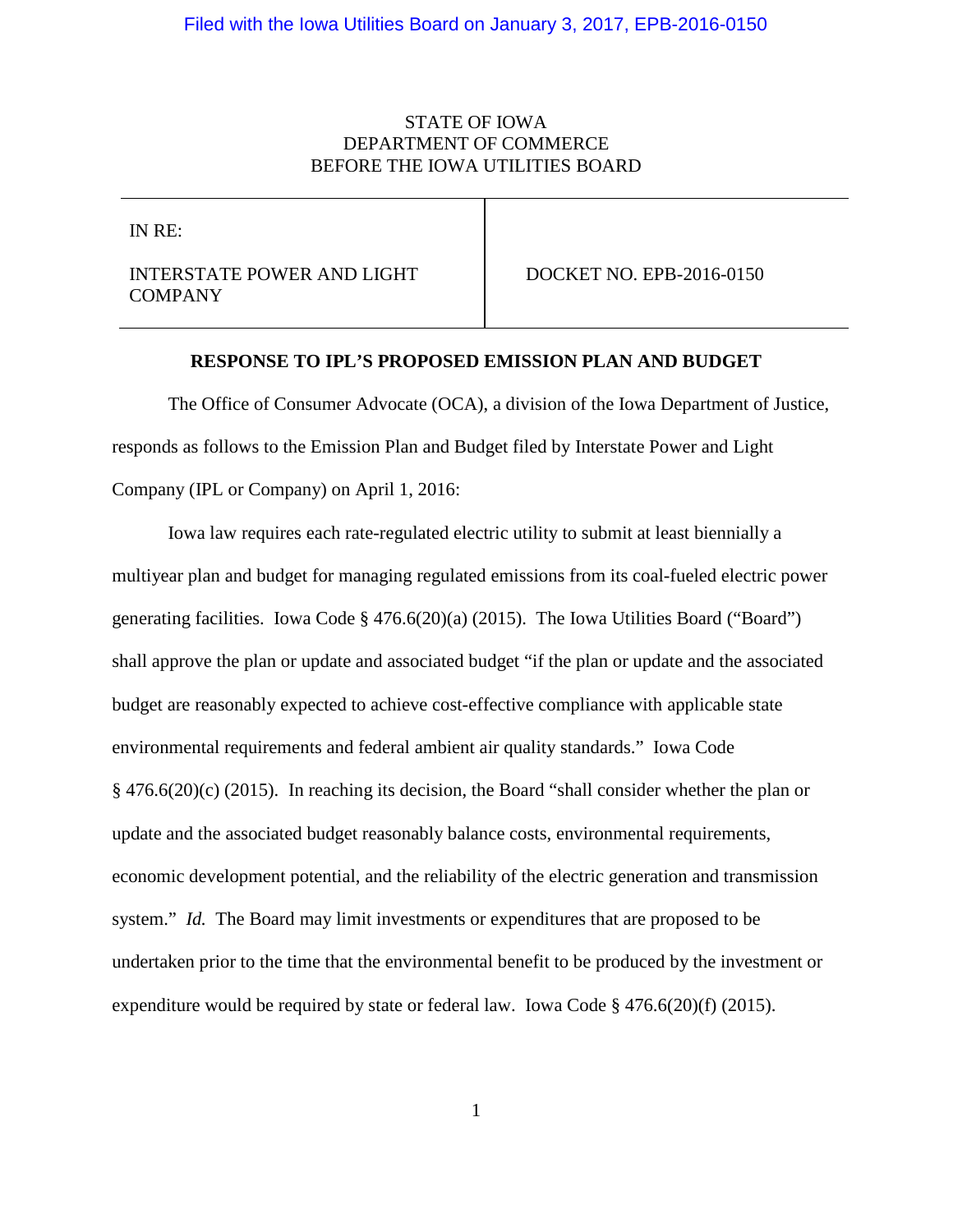On April 1, 2016, IPL filed with the Iowa Utilities Board (IUB) its Emission Plan and Budget (EPB), and direct testimony of Terry Kouba, Donald Schultz, and Stephen Jackson to support its EPB. A revision was submitted on June 7, 2016. The proposed EPB reflects a continuation of projects from previously approved EPBs. OCA does not take issue with previously approved projects. OCA's response will focus on new projects proposed in IPL's 2016 EPB filing.

**Air Quality Projects**

In its 2016 EPB, IPL proposes the following new major air related projects:

- A. Installing selective catalytic reduction ("SCR") technology at Ottumwa Generating Station Unit 1 ("OGS") by the end of 2018;
- B. Convert Prairie Creek Unit 4 from coal to natural gas by the end of 2017; and
- C. Convert Burlington Unit 1 from coal to natural gas fuel by the end of 2021.

(Kouba Direct Testimony at pp. 3-4, 11).

IPL maintains that these actions, together with the actions IPL has taken to date in accordance with prior EPBs, will enable the Company to cost-effectively comply with current and future environmental regulations. (Kouba Direct Testimony at pp. 4:5-7, 5:1-2). Asserting that the U.S. Environmental Protection Agency's ("EPA") sulfur dioxide  $(SO<sub>2</sub>)$  and oxides of nitrogen  $(NO<sub>x</sub>)$  rules "have gotten—and are expected to continue getting—more stringent over time," IPL has proposed to install SCR technology to further control NO<sub>x</sub> at OGS.<sup>[1](#page-1-0)</sup> (Kouba Direct Testimony at p. 12). In support of this conclusion, IPL relies on the consent decree that

<span id="page-1-0"></span> $\frac{1}{1}$ <sup>1</sup> Prior EPB projects have enabled IPL to achieve drastic emissions reductions, including a 70 percent reduction in NO<sub>x</sub> emissions since 2008. (Jackson Direct Testimony at p. 5, ll. 6-10). Control devices for  $NO<sub>x</sub>$  reduction are currently installed at OGS. Low NO<sub>x</sub> burners and a Separate Over-Fire Air (SOFA) system were added at OGS in May of 2007. The installation of this control equipment resulted in a more than 50% reduction in  $NO_x$  emissions. OGS's current  $NO_x$ emission rate is 0.143 lb/mmBtu.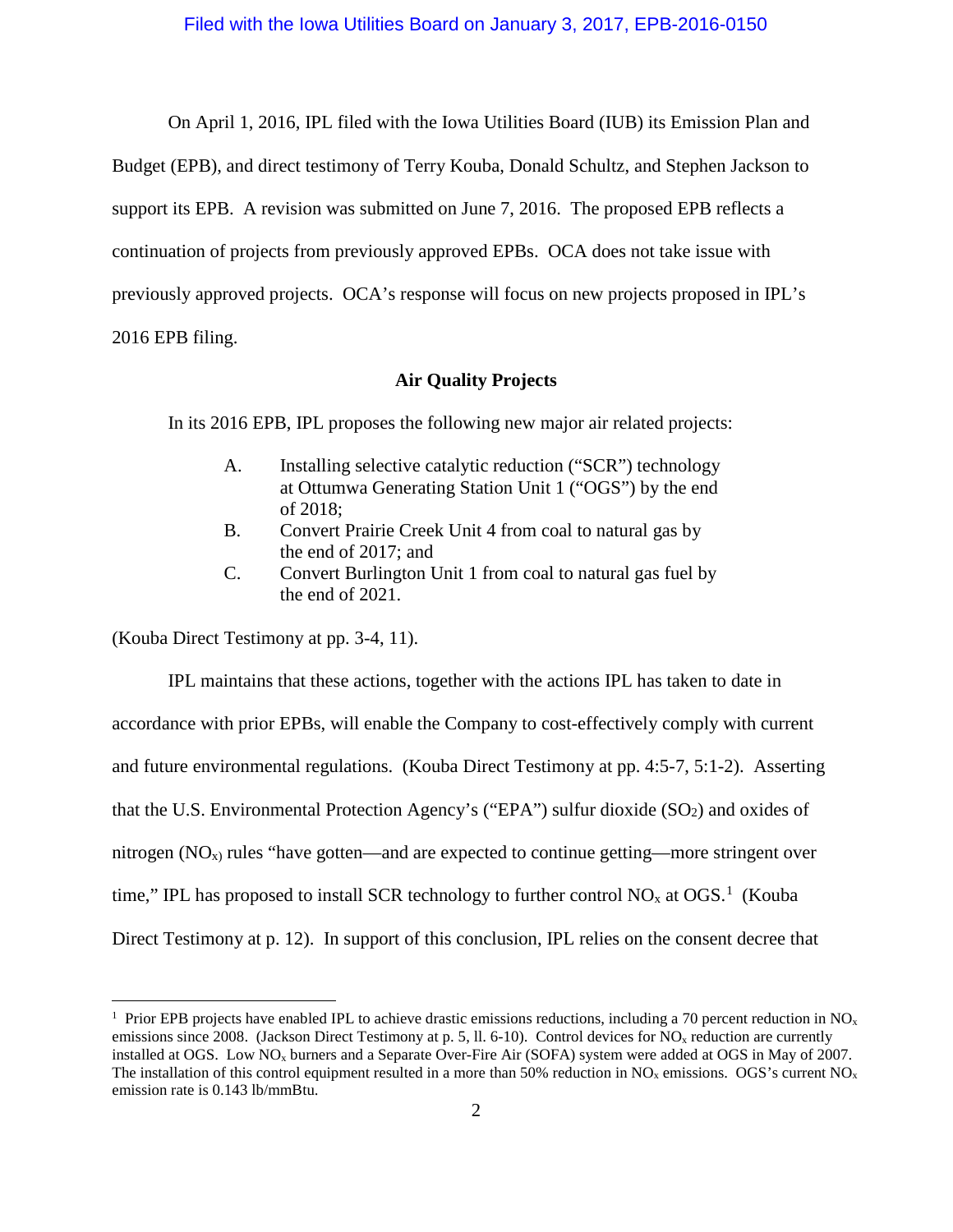IPL entered into with the EPA, the State of Iowa, the County of Linn County, and the Sierra Club "to resolve allegations that IPL violated the prevention of significant deterioration (PSD) provisions of the clean air act at various of its power plants." ("Consent Decree") (Kouba Direct Testimony at p. 14; Exhibit TLK-1). IPL asserts that if a future potential modification is necessary at OGS and triggers a PSD Clean Air Act permitting requirement to install Best Available Control Technology (BACT) for  $NO<sub>x</sub>$ , it would likely necessitate installation of SCR. (Kouba Direct Testimony at p.12:19-23).

IPL states that the three new air-related projects proposed in this proceeding are all needed to reduce  $NO<sub>x</sub>$  emissions to meeting this proposed EPA rule revision in the ozone season. The major regulatory requirement governing  $NO<sub>x</sub>$  emissions from IPL's facilities is the Cross-State Air Pollution Rule (CSAPR). The EPA  $NO<sub>x</sub>$  emissions requirements in recent years have been a moving target with the most recently adopted changes being less stringent than the original proposed changes.

Consent Decrees entered into by utilities based on EPA's PSD enforcement initiatives typically result from complaints asserting environmental law violations. A Complaint asserting environmental law violations had previously been filed against IPL's sister utility company, Wisconsin Power and Light. The WPL Complaint ultimately was resolved with a Consent Decree.

IPL states that it was approached by Sierra Club in 2011 with a draft notice of intent to sue IPL in Iowa. Instead of waiting for a formal complaint or lawsuit to be filed, IPL decided that it desired to take "a more proactive, collaborative approach with the Sierra Club and the EPA" in order to achieve a "more amicable and efficient resolution." (Kouba Direct Testimony, at p. 14, ll. 21-23). IPL asserts that throughout the negotiations with the EPA, the State of Iowa, the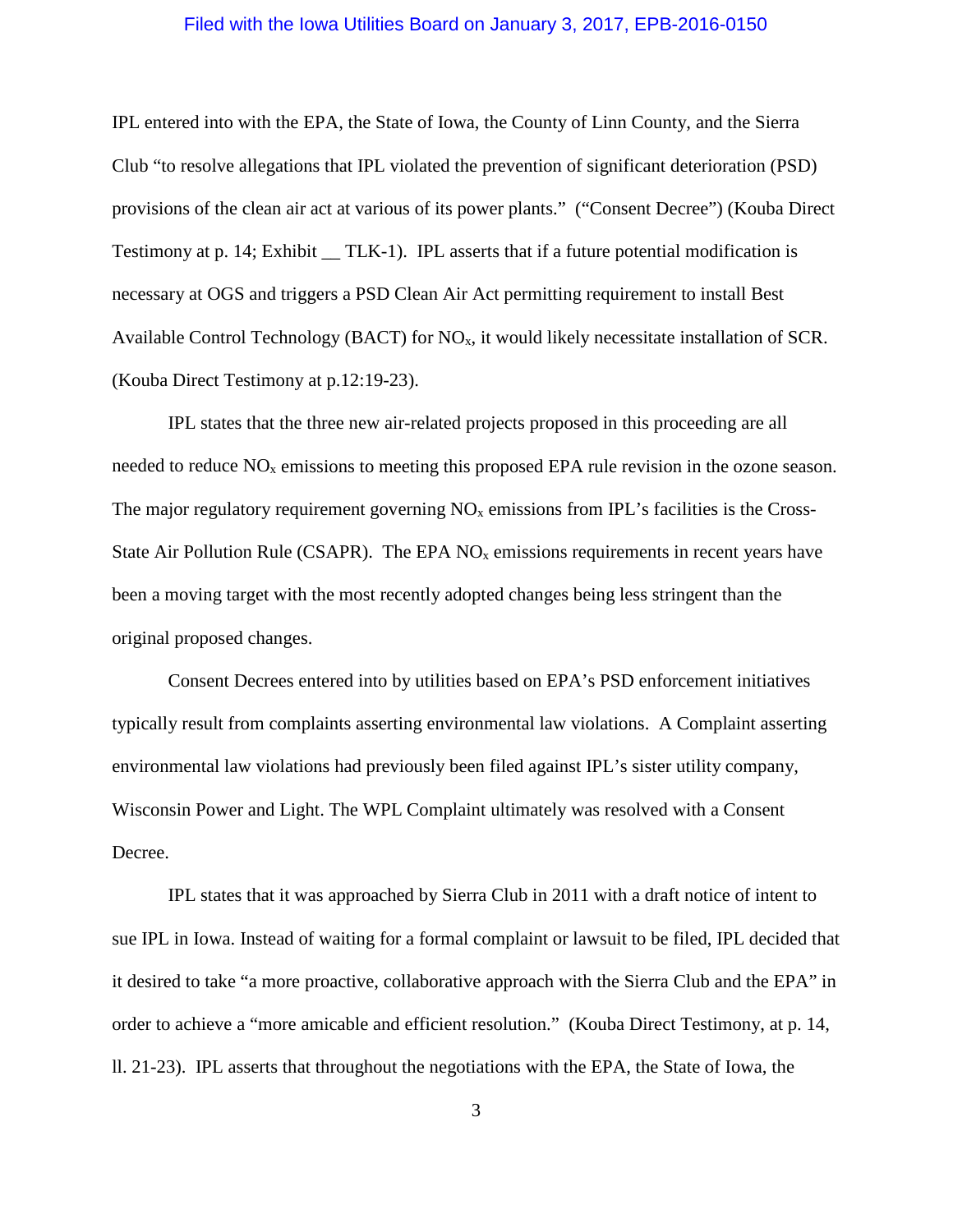County of Linn County, and the Sierra Club, it endeavored to find a resolution that benefitted IPL's customers, and that was consistent with and complemented IPL's pre-existing, long-term plans.

Under the Consent Decree entered by the U.S. District Court for the Northern District of Iowa in September 2015, IPL, EPA, the State of Iowa, the County of Linn County, and the Sierra Club agreed to numerous provisions applicable to IPL coal-fired electric generating fleet, including a commitment to install SCR at OGS on or before December 31, 2019, and thereafter to achieve and maintain an average emission rate for  $NO<sub>x</sub>$  at OGS of no greater than 0.080 lb/mmBTU. (Consent Decree, Exhibit TLK-1, Sch. A, at p. 24 of 119 (¶ 93)).

Additionally, the parties to the Consent Decree agreed to plans to fuel switch two coalfired plants. IPL plans to converts Prairie Creek Unit 4 from coal to natural gas by the end of 2017. IPL also plans to convert Burlington from coal to natural gas by 2021. IPL does not include a budget amount for the Burlington fuel switch project in its EPB. The fuel switching of Prairie Creek Unit 4 is expected to be significantly less capital intensive than the SCR project. Also, by switching fuels, IPL is able to avoid investing in any additional environmental control device at these plants.

Concurrent with the filing of the Consent Decree, the EPA filed a complaint ("Complaint") for injunctive relief and civil penalties pursuant to Sections 113(b) and 167 of the Act 42 U.S.C. §§ 7413(b) and 7477, alleging that IPL violated the PSD provisions of Part C of Subchapter I of the Act, 42 U.S.C. §§ 7470-7492, the requirements of Title V of the Act, 42 U.S.C. §§ 7661-7661f, and the federally enforceable Iowa State Implementation Plan. EPA alleged that IPL made major modifications to major emitting facilities, and failed to obtain the necessary permits and install and operate the controls necessary under the Act to reduce SO<sub>2</sub>,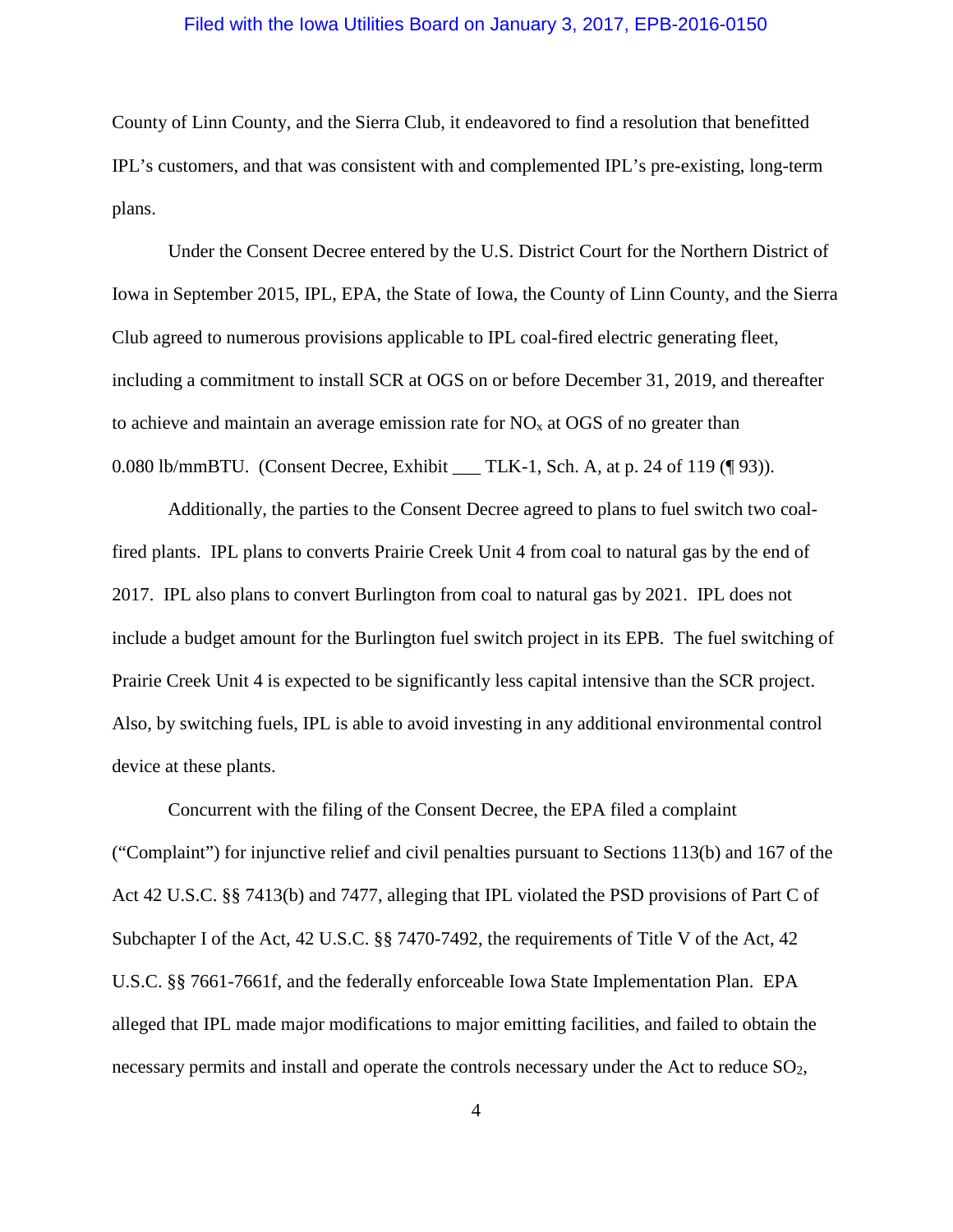NOx, and/or particulate matter at certain electric generating stations in Iowa, and that such emissions harmed human health and the environment. (Consent Decree, Exhibit TLK, Sch. A, p. 5 of 119).

As previously indicated, the Consent Decree was negotiated between IPL and EPA, the State of Iowa, the County of Linn County and the Sierra Club. OCA and the Board were not part of the negotiations or the Consent Decree. As a result, the determination of whether the new EPB air related projects are ordinary and prudent for inclusion in customer rates has not yet been determined. IPL maintains that the economic case for the Consent Decree and investing in SCR at OGS is tied to IPL's long-term integrated resource plan which relies on assumptions that OGS will operate at or near current capacity factors for the long term.

OCA's review of the record indicates several parties concerned with Iowans' health and environment were included in the negotiations, the settlement was not inconsistent with other utility/EPA settlements, the improvements have the potential to reduce emissions and extend the life of the facilities, and IPL's proactive stance may result in reduced costs to its customers. Additionally, after further discovery and investigation, OCA finds the terms secured in the Consent Decree reasonable and the potential exists that the SCR would be required upon a successful showing of a PSD violation or a BACT-triggering project at OGS in the future.

Given these potentialities, the SCR could be considered necessary under federal ambient air quality standards and consistent with electric reliability considerations, thus satisfying § 476.6(20)(c) (2015). OCA further finds the fuel switching at Prairie Creek Unit 4 reasonable. OCA is not able to determine the reasonableness of the fuel-switching at Burlington Unit 1 because no budget has been proposed, but this can be addressed in future filed EPBs. For these reasons, OCA does not challenge these projects being included in IPL's EPB.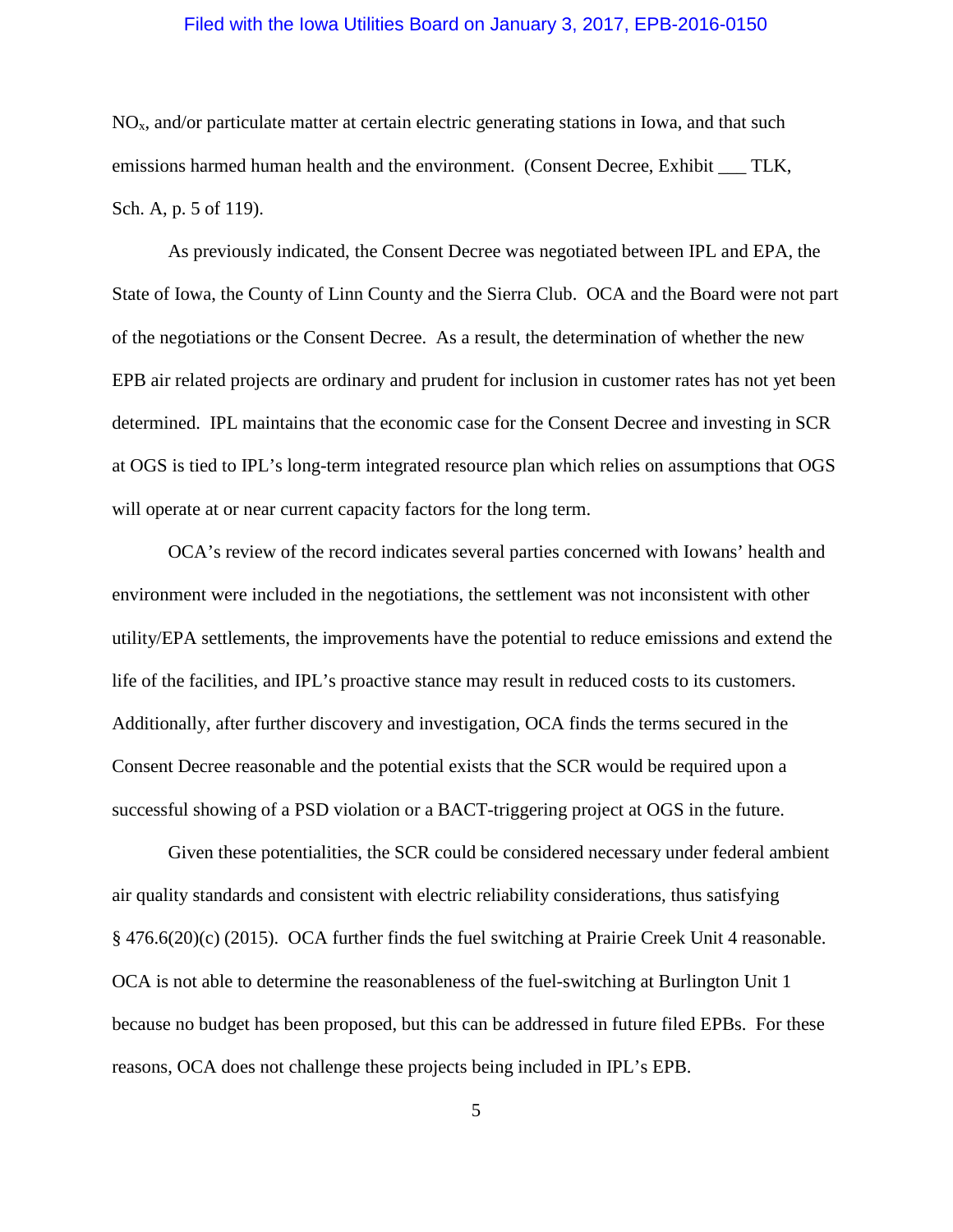#### **Water and Waste Management Projects**

In this plan, IPL proposed several projects for compliance with the EPA's new standards under both sections  $316(a)$  and  $316(b)$  of the Clean Water Act, the EPA's new Effluent Limitation Guidelines (ELGs) for steam electric power plants, and the EPA's new Coal Combustion Residuals (CCR) rules. Projects are proposed at several generation sites, including some sites that have been proposed to be retired or fuel switched. In this EPB, IPL has requested Board approval for a portion of the costs related to these projects. The EPB is a plan and budget that pertains to IPL's coal-fueled electric power generating facilities and addresses compliance with "applicable state environmental requirements and federal ambient air quality standards" for regulated emissions. Iowa Code §§ 476.6(20)(a), (c) (2015). While OCA does not object to IPL providing information on its planned water and waste management activities at coal-fired electric generating units, the EPB statute does not authorize the inclusion of these projects and costs in the EPB budget and plan. OCA therefore recommends that these projects and related costs be excluded from IPL's proposed 2016 EPB budget and plan that is subject to review and approval by the Board as part of this proceeding.

WHEREFORE, OCA requests the Board's consideration of these comments in reviewing and ruling upon IPL's proposed Emission Plan and Budget and any Settlement Agreement reached between the parties in the above-captioned proceeding. OCA does not request a hearing of this matter, but is prepared to make a witness available to explain the economic and

6